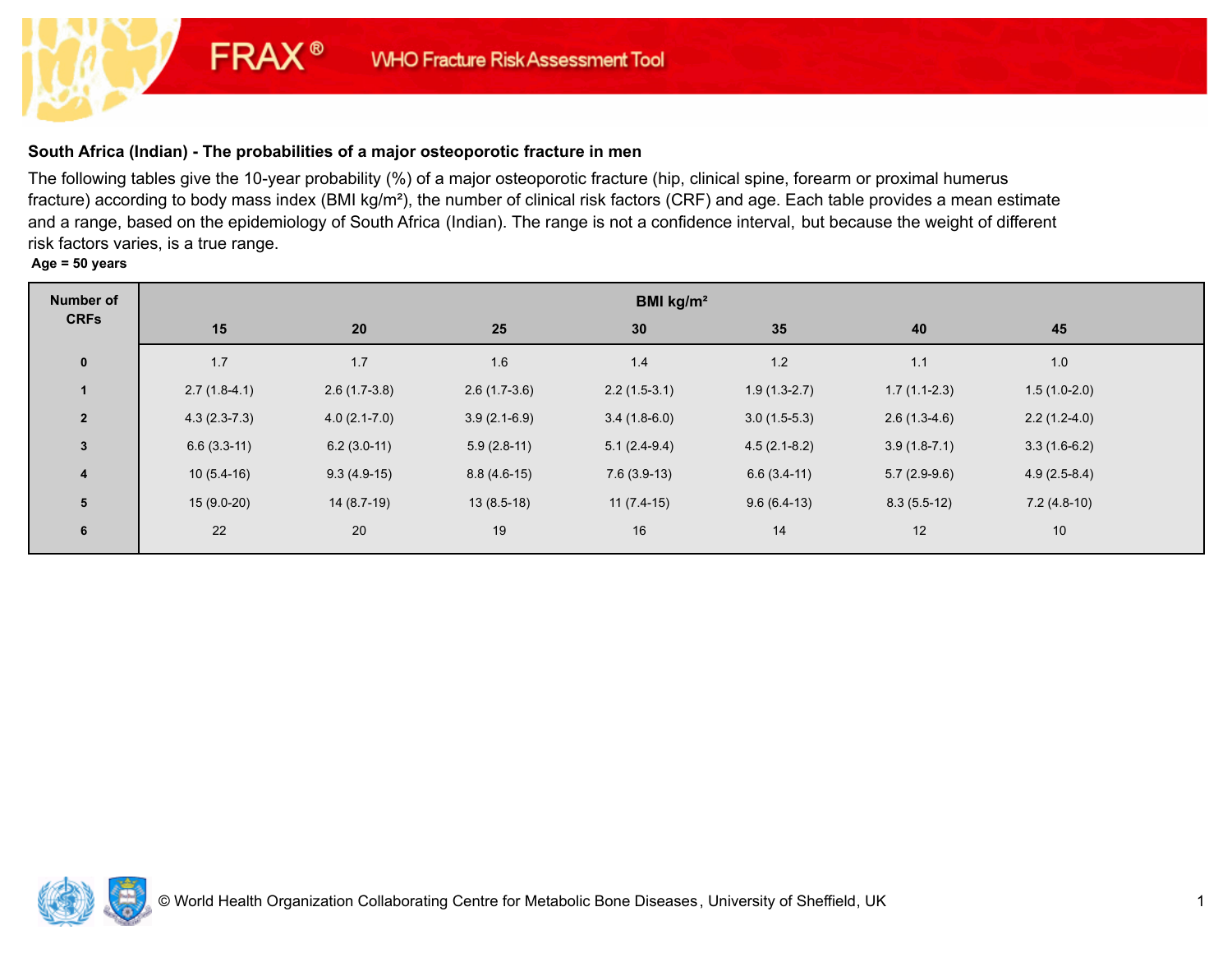## **Age = 55 years**

**FRAX®** 

| Number of               | BMI kg/m <sup>2</sup> |                |                |                  |                |                |                  |  |  |
|-------------------------|-----------------------|----------------|----------------|------------------|----------------|----------------|------------------|--|--|
| <b>CRFs</b>             | 15                    | 20             | 25             | 30               | 35             | 40             | 45               |  |  |
| $\mathbf 0$             | 2.3                   | 2.2            | 2.2            | 1.9              | 1.6            | 1.4            | 1.2              |  |  |
|                         | $3.7(2.5-5.6)$        | $3.5(2.4-5.0)$ | $3.4(2.3-4.7)$ | $2.9(2.0-4.0)$   | $2.5(1.7-3.5)$ | $2.2(1.5-3.0)$ | $1.9(1.3-2.6)$   |  |  |
| $\overline{2}$          | $5.9(3.3-9.5)$        | $5.4(3.0-9.1)$ | $5.2(2.8-8.8)$ | $4.5(2.4 - 7.7)$ | $3.9(2.1-6.7)$ | $3.3(1.8-5.8)$ | $2.9(1.5-5.1)$   |  |  |
| $\overline{3}$          | $9.0(5.0-14)$         | $8.2(4.3-14)$  | $7.8(3.9-14)$  | $6.7(3.4-12)$    | $5.8(2.9-10)$  | $5.0(2.5-8.9)$ | $4.3(2.1 - 7.8)$ |  |  |
| $\overline{\mathbf{4}}$ | $14(7.9-21)$          | $12(6.9-19)$   | $12(6.3-18)$   | $9.9(5.3-16)$    | $8.5(4.5-14)$  | $7.3(3.9-12)$  | $6.3(3.3-10)$    |  |  |
| 5                       | $20(12-26)$           | 18 (12-24)     | $17(11-22)$    | 14 (9.7-19)      | $12(8.4-17)$   | $11(7.2-15)$   | $9.1(6.2-13)$    |  |  |
| 6                       | 28                    | 26             | 24             | 20               | 18             | 15             | 13               |  |  |

#### **Age = 60 years**

| <b>Number of</b> | BMI kg/m <sup>2</sup> |                |                |                |                |                |                |  |  |
|------------------|-----------------------|----------------|----------------|----------------|----------------|----------------|----------------|--|--|
| <b>CRFs</b>      | 15                    | 20             | 25             | 30             | 35             | 40             | 45             |  |  |
| $\mathbf 0$      | 3.3                   | $3.0\,$        | 2.9            | 2.5            | $2.2\,$        | 1.9            | 1.6            |  |  |
| $\mathbf{1}$     | $5.1(3.6-7.4)$        | $4.7(3.2-6.6)$ | $4.5(3.1-6.1)$ | $3.8(2.6-5.2)$ | $3.3(2.2-4.5)$ | $2.8(1.9-3.8)$ | $2.4(1.6-3.3)$ |  |  |
| $\overline{2}$   | $7.9(4.8-12)$         | $7.2(4.2-12)$  | $6.8(3.8-11)$  | $5.8(3.3-9.7)$ | $5.0(2.8-8.4)$ | $4.3(2.4-7.3)$ | $3.7(2.0-6.3)$ |  |  |
| $\mathbf{3}$     | $12(7.3-18)$          | $11(6.2-17)$   | $10(5.5-17)$   | $8.7(4.6-15)$  | $7.4(3.9-13)$  | $6.3(3.3-11)$  | $5.4(2.8-9.5)$ |  |  |
| $\boldsymbol{4}$ | $18(11-25)$           | 16 (9.9-24)    | $15(8.8-23)$   | $13(7.3-20)$   | $11(6.2-17)$   | $9.3(5.2-15)$  | $7.9(4.3-13)$  |  |  |
| 5                | 25 (17-32)            | $23(16-30)$    | $21(15-28)$    | 18 (13-24)     | $16(11-21)$    | $13(9.2-18)$   | $11(7.9-16)$   |  |  |
| 6                | 34                    | 32             | 30             | 26             | 22             | 19             | 16             |  |  |

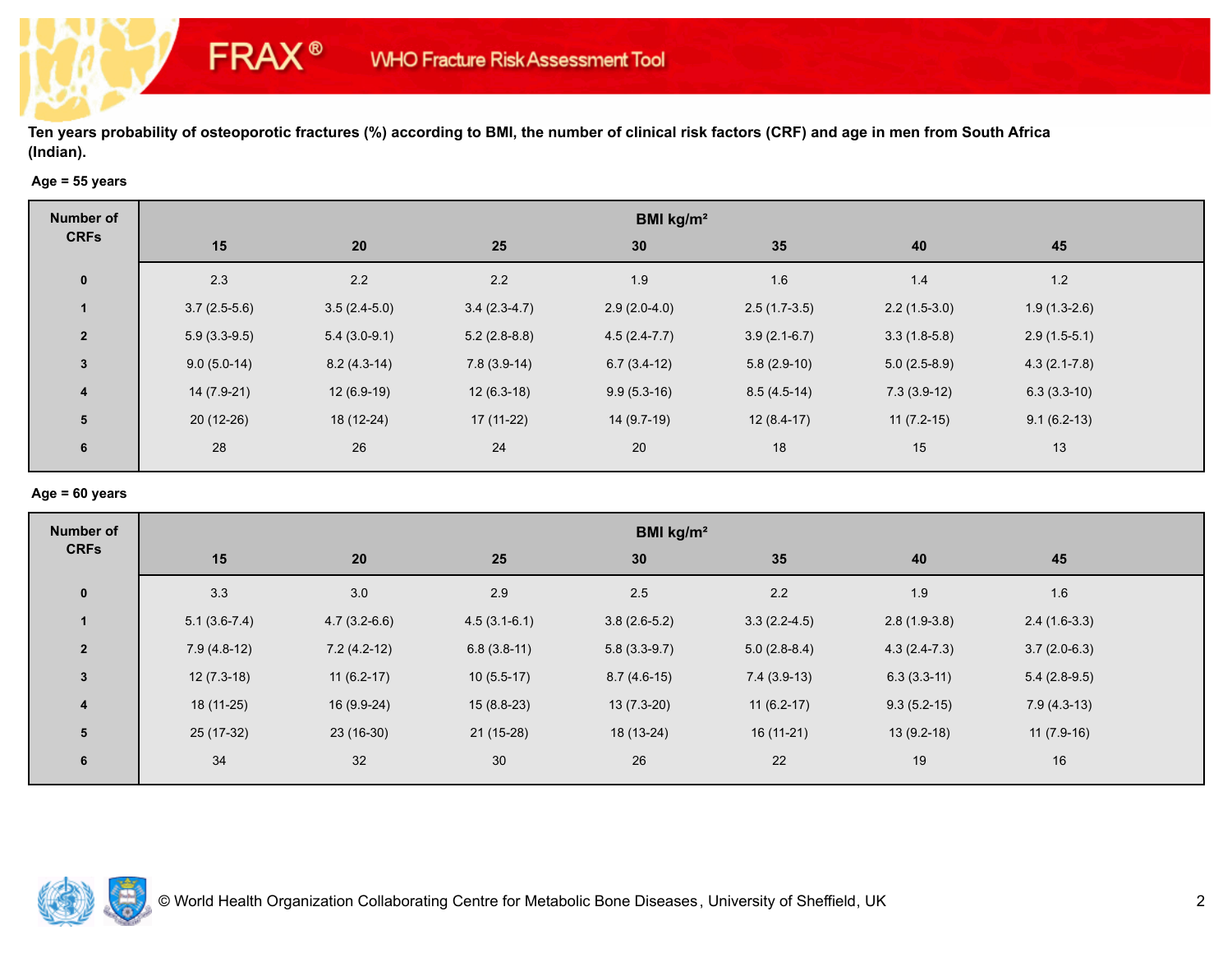## **Age = 65 years**

**FRAX®** 

| <b>Number of</b>        | BMI kg/m <sup>2</sup> |                |                |                 |                |                |                |  |  |
|-------------------------|-----------------------|----------------|----------------|-----------------|----------------|----------------|----------------|--|--|
| <b>CRFs</b>             | 15                    | 20             | 25             | 30 <sub>2</sub> | 35             | 40             | 45             |  |  |
| $\mathbf 0$             | 4.1                   | 3.8            | 3.5            | 3.0             | 2.6            | 2.2            | 1.9            |  |  |
|                         | $6.4(4.6-8.8)$        | $5.8(4.1-7.8)$ | $5.4(3.8-7.1)$ | $4.6(3.2-6.1)$  | $3.9(2.7-5.2)$ | $3.3(2.3-4.4)$ | $2.8(1.9-3.7)$ |  |  |
| $\overline{2}$          | $9.7(6.3-14)$         | $8.8(5.4-13)$  | $8.1(4.8-13)$  | $6.9(4.0-11)$   | $5.9(3.4-9.5)$ | $5.0(2.8-8.2)$ | $4.2(2.4-7.1)$ |  |  |
| $\mathbf{3}$            | $14(9.4-20)$          | $13(8.2-19)$   | $12(7.0-19)$   | $10(5.9-16)$    | $8.6(4.9-14)$  | $7.3(4.1-12)$  | $6.2(3.4-10)$  |  |  |
| $\overline{\mathbf{4}}$ | $21(14-29)$           | $19(13-27)$    | $17(11-26)$    | $15(9.2-22)$    | $13(7.6-19)$   | $11(6.3-17)$   | $9.0(5.3-14)$  |  |  |
| 5                       | 29 (21-36)            | 26 (19-34)     | 25 (18-32)     | $21(15-27)$     | 18 (13-24)     | $15(11-20)$    | $13(9.2-17)$   |  |  |
| 6                       | 38                    | 36             | 34             | 29              | 25             | 21             | 18             |  |  |

## **Age = 70 years**

| <b>Number of</b> | BMI kg/m <sup>2</sup> |                |                |                |                |                |                |  |  |
|------------------|-----------------------|----------------|----------------|----------------|----------------|----------------|----------------|--|--|
| <b>CRFs</b>      | 15                    | 20             | 25             | 30             | 35             | 40             | 45             |  |  |
| $\mathbf 0$      | 4.9                   | 4.4            | 4.1            | 3.5            | 2.9            | 2.5            | 2.1            |  |  |
| 1                | $7.5(5.3-9.5)$        | $6.7(4.8-8.5)$ | $6.1(4.4-7.9)$ | $5.1(3.7-6.7)$ | $4.3(3.1-5.6)$ | $3.6(2.6-4.8)$ | $3.0(2.1-4.0)$ |  |  |
| $\overline{2}$   | $11(7.4-17)$          | $10(6.5-15)$   | $9.0(5.7-13)$  | $7.5(4.7-11)$  | $6.3(3.9-9.1)$ | $5.3(3.3-7.7)$ | $4.4(2.7-6.5)$ |  |  |
| $\mathbf{3}$     | $17(11-25)$           | $15(9.7-22)$   | $13(8.5-20)$   | $11(7.0-17)$   | $9.2(5.8-14)$  | $7.7(4.8-12)$  | $6.4(4.0-9.7)$ |  |  |
| 4                | $25(17-34)$           | $22(15-31)$    | $20(13-28)$    | 16 (11-24)     | $13(8.9-20)$   | $11(7.2-17)$   | $9.2(5.9-14)$  |  |  |
| $5\phantom{1}$   | 35 (29-44)            | $32(26-40)$    | 28 (23-36)     | 23 (19-30)     | 19 (15-25)     | $16(13-21)$    | $13(10-18)$    |  |  |
| 6                | 46                    | 43             | 39             | 33             | 28             | 23             | 19             |  |  |

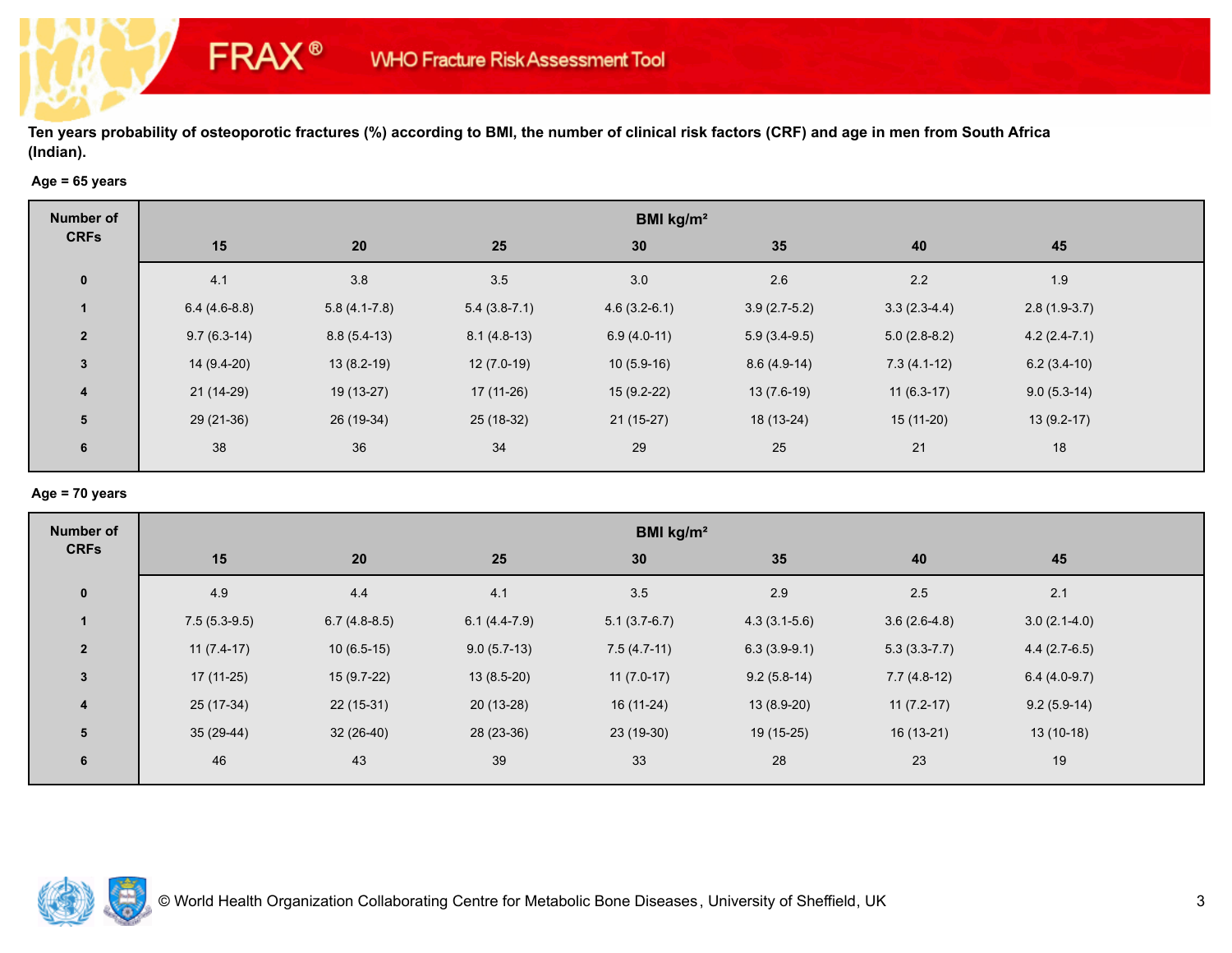## **Age = 75 years**

**FRAX®** 

| <b>Number of</b>        | BMI kg/m <sup>2</sup> |               |                |                |                |                |                  |  |  |
|-------------------------|-----------------------|---------------|----------------|----------------|----------------|----------------|------------------|--|--|
| <b>CRFs</b>             | 15                    | 20            | 25             | 30             | 35             | 40             | 45               |  |  |
| $\mathbf 0$             | 6.0                   | 5.4           | 5.0            | 4.2            | 3.5            | 2.9            | 2.4              |  |  |
|                         | $9.6(6.5-15)$         | $8.5(5.9-12)$ | $7.5(5.4-9.5)$ | $6.2(4.4-7.7)$ | $5.1(3.6-6.3)$ | $4.2(3.0-5.3)$ | $3.5(2.5-4.4)$   |  |  |
| $\overline{2}$          | $15(9.1-24)$          | $13(8.1-20)$  | $11(7.1-17)$   | $9.4(5.8-14)$  | $7.7(4.8-11)$  | $6.3(3.9-9.0)$ | $5.2(3.2 - 7.4)$ |  |  |
| $\mathbf{3}$            | $23(13-36)$           | $20(12-31)$   | $17(11-25)$    | $14(8.7-21)$   | $12(7.1-17)$   | $9.5(5.7-14)$  | $7.7(4.7-11)$    |  |  |
| $\overline{\mathbf{4}}$ | $33(20-45)$           | $30(18-41)$   | 26 (16-37)     | $21(13-31)$    | $17(11-25)$    | $14(8.6-21)$   | $12(7.0-17)$     |  |  |
| 5                       | 45 (31-54)            | 41 (29-51)    | $37(27-46)$    | $31(22-39)$    | 26 (18-33)     | $21(15-28)$    | $17(12-23)$      |  |  |
| 6                       | 57                    | 54            | 50             | 43             | 37             | 31             | 25               |  |  |

#### **Age = 80 years**

| <b>Number of</b> | BMI kg/m <sup>2</sup> |              |               |               |                |                |                |  |  |
|------------------|-----------------------|--------------|---------------|---------------|----------------|----------------|----------------|--|--|
| <b>CRFs</b>      | 15                    | 20           | 25            | 30            | 35             | 40             | 45             |  |  |
| $\mathbf 0$      | 7.4                   | 6.7          | 6.1           | 5.0           | 4.1            | 3.4            | $2.8$          |  |  |
| $\mathbf{1}$     | $12(8.1-19)$          | $11(7.4-16)$ | $9.3(6.6-13)$ | $7.5(5.4-10)$ | $6.2(4.4-8.2)$ | $5.0(3.5-6.6)$ | $4.1(2.9-5.3)$ |  |  |
| $\overline{2}$   | 18 (11-29)            | 16 (10-25)   | $14(9.0-20)$  | $11(7.2-16)$  | $9.3(5.8-13)$  | $7.5(4.7-10)$  | $6.1(3.8-8.5)$ |  |  |
| $\mathbf{3}$     | 26 (16-39)            | 24 (14-35)   | $21(13-29)$   | $17(11-24)$   | $14(8.5-20)$   | $11(6.8-16)$   | $9.1(5.5-13)$  |  |  |
| $\boldsymbol{4}$ | $36(23-48)$           | $34(21-44)$  | $30(20-41)$   | 25 (16-34)    | $20(13-29)$    | $17(10-23)$    | $13(8.4-19)$   |  |  |
| 5                | 47 (33-56)            | 45 (31-54)   | 41 (29-50)    | $35(24-44)$   | 29 (20-37)     | 24 (16-31)     | $20(13-25)$    |  |  |
| 6                | 59                    | 56           | 53            | 47            | 40             | 34             | 28             |  |  |